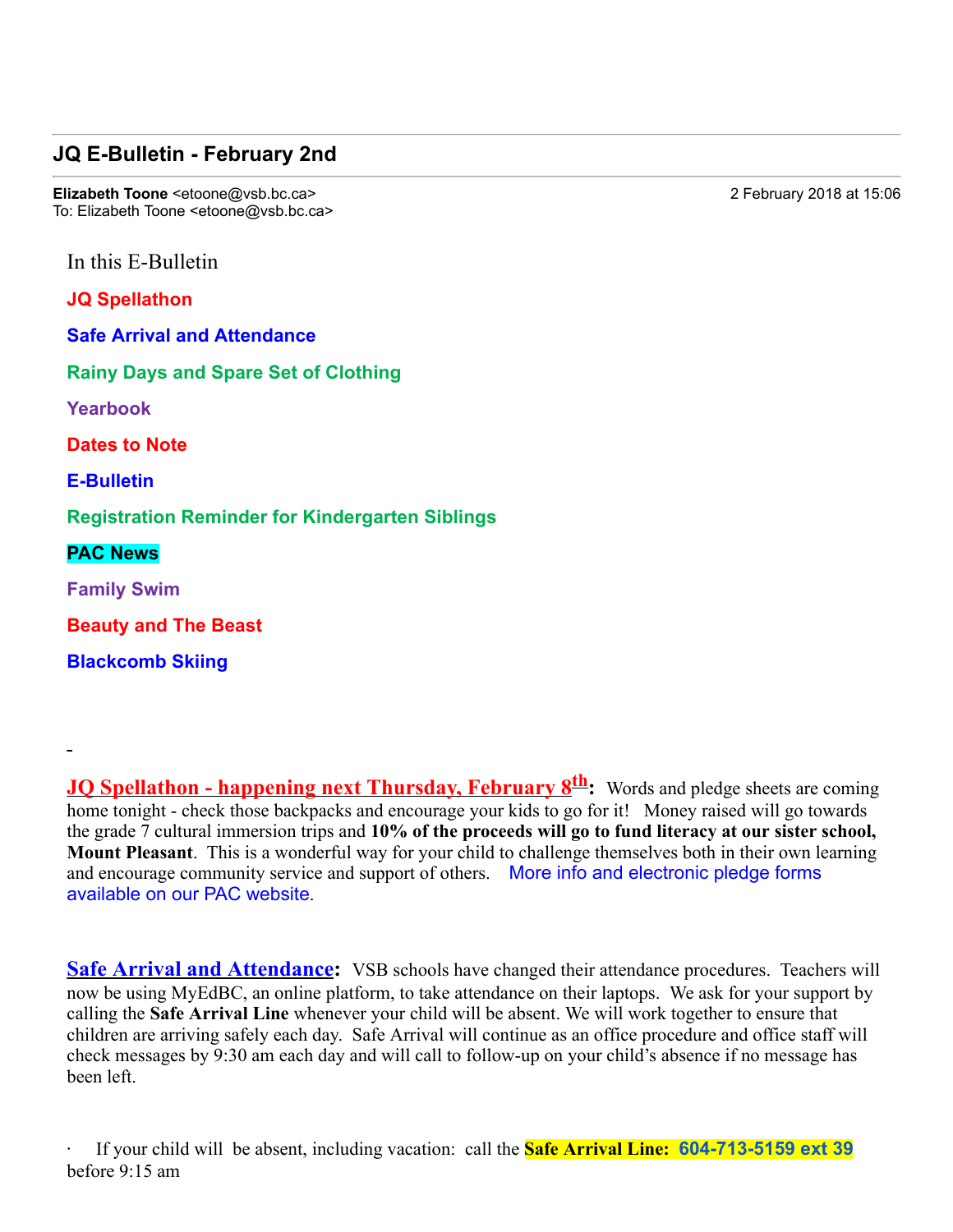If your child will be late due to an appointment, call the **Safe Arrival Line: 604-713-5159 ext 39** before 9:15 am

- If your child is late but arrives before  $9:30$  am, go directly to the classroom
- If your child arrives after  $9:30$  am, have them report to the office immediately
- Please do not email teachers or office staff of absences or lates
- · When calling the Safe Arrival Line, please keep your message short and give the following information:
	- o Student Name
	- o Division
	- o Reason for Absence
	- $\circ$  Dates note: only if <u>multiple days</u>

Thank you for your cooperation.

**Rainy Days and Spare Set of Clothing**: Please ensure that your children have appropriate waterresistant or water-proof clothing for rainy days as well as a pair of rubber boots. Accidents happen and children get wet. Also a reminder to send a spare set of clothes, especially important for the little ones, while these rainy days continue.

**Yearbook: Time is running out! Make sure you don't miss out on your child's memories and order your Yearbook today before they are gone. One more week left to purchase a JQ** Yearbook and have a keepsake of your child's school year. Final numbers will be submitted soon. Payment can be made to Liz in the school office. Cost is \$15.00 by cash or cheque payable to Jules Quesnel. Also, if you have any photos that you would like to share for the Yearbook, they can be uploaded to the dropbox at: https://www.dropbox.com/home/yearbook%201718 or emailed to etoone@vsb.bc.ca.

### **Dates to Note**:

**Monday, February 12 – Stat Holiday – Family Day – School Closed**

**Monday, February 19 – Professional Development Day – No school for students**

**Tuesday, March 6 – Early Dismissal at 2 pm**

**Thursday, March 8 – Early Dismissal at 2 pm**

**Spring Break & Easter – Monday March 19 to Monday, April 2**

**E-Bulletin**: Our E-Bulletin will now go out biweekly and the next one will be during the week of February 12 – 16th**.**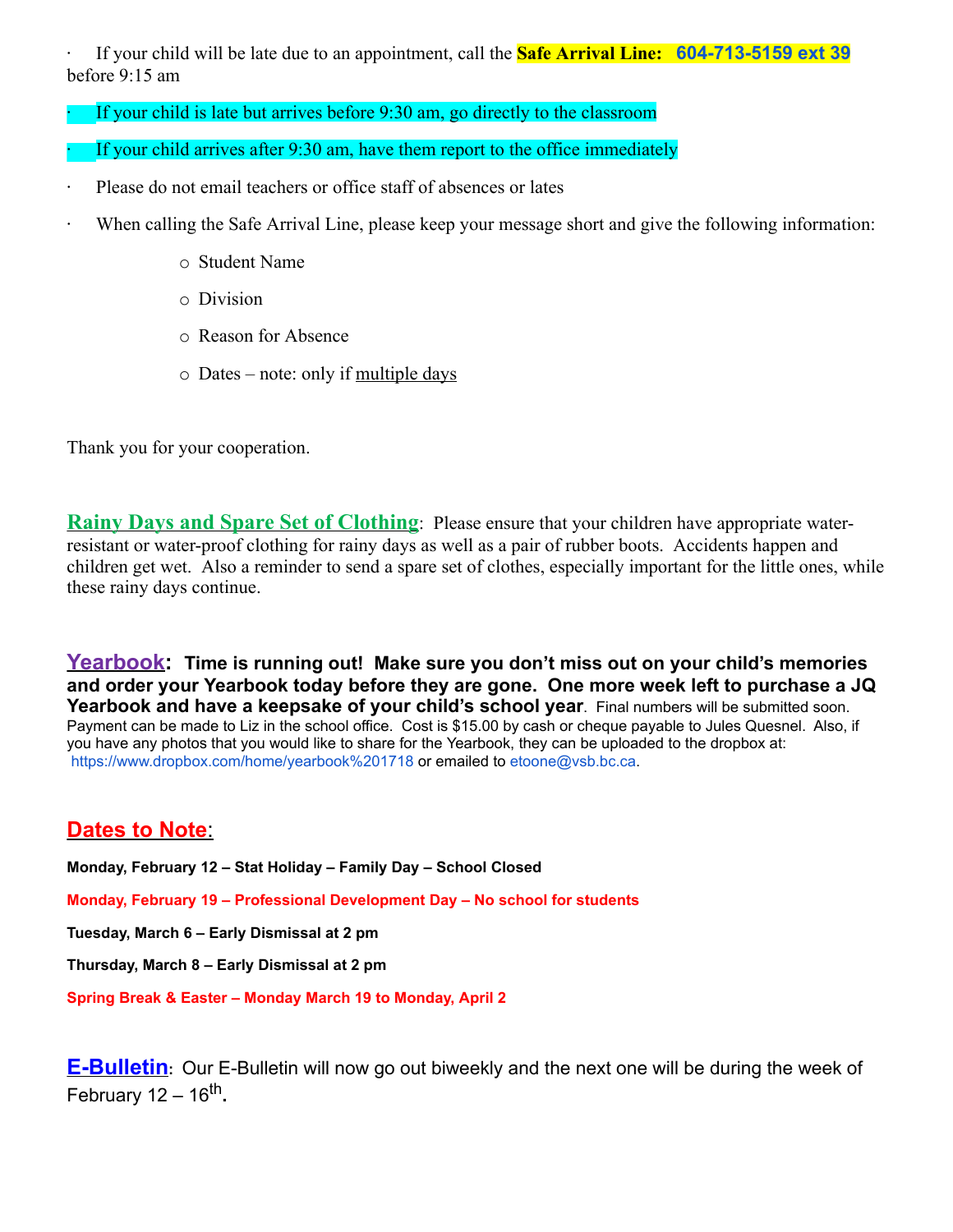**Registration Reminder for Incoming Kindergarten Siblings:** The Online Choice Program will close on **Monday, February 5th at 4 pm**. Please make sure that you have your younger child registered by this date and time. Please contact Liz in the office if you need help with this.

# **PAC NEWS**

**JQ Family Swim Night – Saturday, February 3rd from 5 – 6 pm at Lord Byng Pool:**

We have more room in the pool...so you are ALL invited!!!

But sign up right away because space is limited to 120 with a minimum of 11 parents.

**IMPORTANT: You will NEED to go in the pool if your child is under 8, therefore you will**

**NEED to register as a parent on our sign up.**

PAC is pleased to provide a **FREE JQ** Family Swim Night for ALL JQ Students

Saturday, Feb 3 5-6pm Lord Byng Pool Change of Plans: NO BAKE SALE AFTER! **Beauty and the Beast**

#### Attention!!

Great news for students who are interested in being part of the Stage Crew for "Beauty and the Beast"! We are pleased to announce that Ben Bouguerra will be heading up the stage crew for the show. Ben was the crew chief for "Annie" last year and he and his team did a great job. He has worked with "Acting Up" theatre company for a number of years and brings lots of experience and great ideas to his position. He will be with us every Friday and will lead the stage crew in all activities to support the show including: stage management, set construction (students will build and/or complete specific set pieces for the show) as well as learning about other technical aspects of theatre production.

He will guide you and give you lots of specific direction and lead you in theatre projects.

Tuition for the stage crew - \$200.

Please let Colleen Cotton know (colleencotton@gmail.com) if you are interested in joining the team.

**Blackcomb Skiing**: Please find below a message from Petra Ross, a JQ parent, who has kindly organized a discount group rate for the JQ community for lift tickets and lessons on two dates in March. Please note that this is not a school sanctioned activity and all questions should be addressed to Petra Ross (petra.ross@outlook.com), not Blackcomb or the school.

*We are back to Blackcomb again this year for Ski/Snowboard LESSONS! Here are the details:*